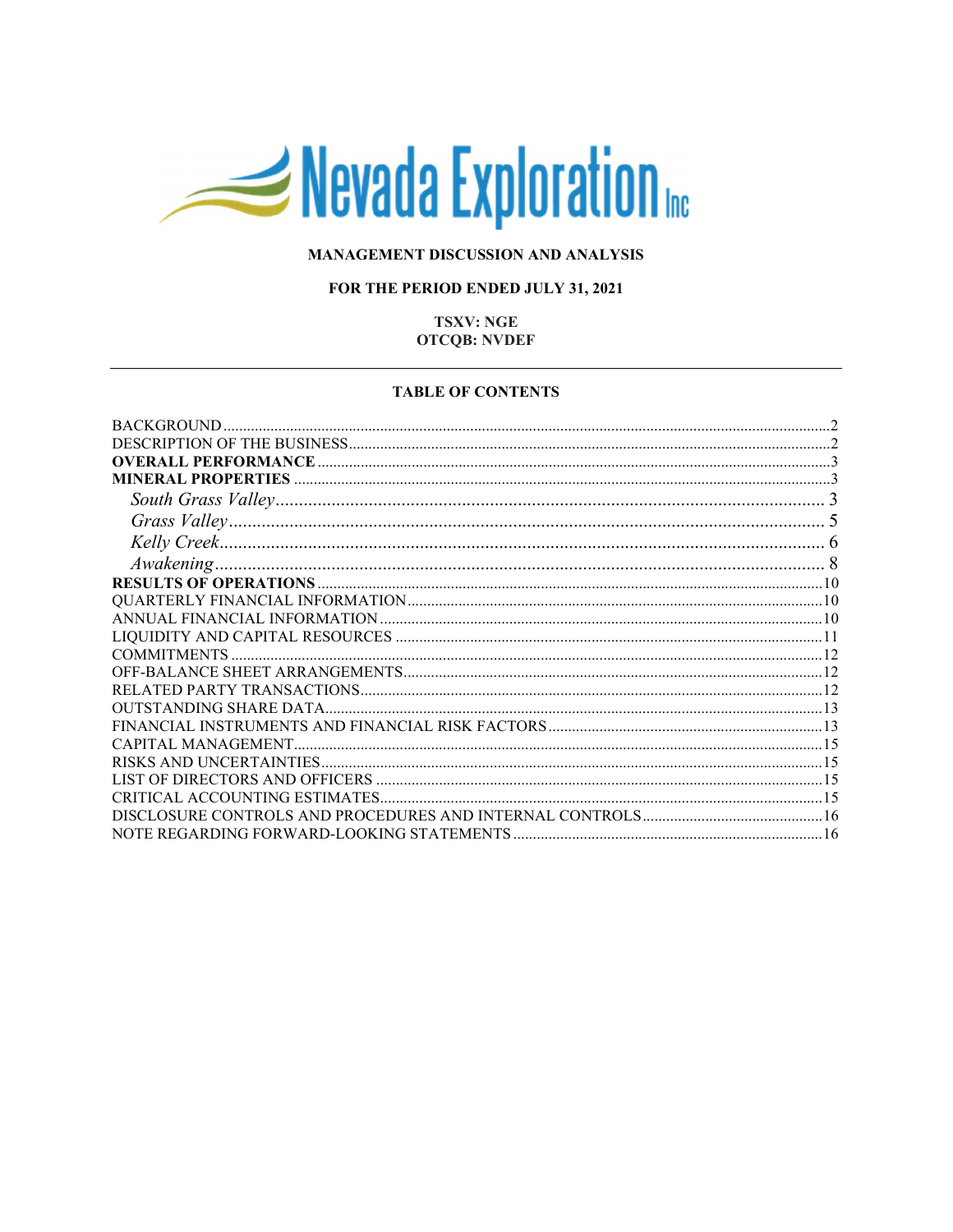## BACKGROUND

The following Management Discussion and Analysis ("MD&A") prepared as of September 28, 2021 should be read in conjunction with the condensed consolidated interim financial statements for the period ended July 31, 2021, and the related notes thereto. Those condensed consolidated interim financial statements have been prepared in accordance with International Financial Reporting Standards ("IFRS"). All dollar amounts included therein and in the following MD&A are expressed in Canadian dollars except where noted.

The reader should also refer to the annual audited financial statements and the MD&A for the year ended April 30, 2021. Statements in this report that are not historical facts are forward-looking statements involving known and unknown risks and uncertainties, which could cause actual results to vary considerably from these statements. Readers are cautioned not to put undue reliance on forward-looking statements.

Additional information related to Nevada Exploration Inc. (the "Company" or "NGE") is available for view on SEDAR at www.sedar.com.

# CONTINUANCE OF OPERATIONS AND GOING CONCERN

The condensed unaudited consolidated interim financial statements for the period ended July 31, 2021, filed on www.sedar.com, have been prepared on a going-concern basis which presumes the realization of assets and discharge of liabilities in the normal course of business. The financial statements do not include adjustments to amounts and classifications of assets and liabilities that might be necessary should the Company be unable to continue operations. The business of mining and exploring for minerals involves a high degree of risk and there can be no assurance that current exploration programs will result in profitable mining operations. The Company's continued existence is dependent upon the preservation of its interests in the underlying properties, the discovery of economically and recoverable reserves, the achievement of profitable operations, or the ability of the Company to raise additional financing, or alternatively upon the Company's ability to dispose of its interests on an advantageous basis. The Company has not produced revenues from its exploration activities and does not have a regular source of cash flow. The Company will periodically have to raise funds to continue operations and, although it has been successful thus far in doing so there is no assurance it will be able to do so in the future. The Company estimates that it will need additional capital to operate for the upcoming year.

Although the Company has taken steps to verify title to the properties on which it is conducting exploration and in which it has an interest, in accordance with industry standards for the current stage of exploration of such properties, these procedures do not guarantee the Company's title. Property title may be subject to unregistered prior agreements, unregistered claims and noncompliance with regulatory and environmental requirements.

There is significant ongoing uncertainty surrounding COVID-19 and the extent and duration of the impacts that it may have on our financial position and results, exploration activities, workers, partners, consultants, suppliers and on global financial markets. The Company has taken measures to contain the spread of COVID-19 and is proceeding with its exploration activities, as long as the work environment remains safe.

## DESCRIPTION OF THE BUSINESS

Nevada Exploration Inc. is a publicly traded junior mineral exploration company whose shares are traded on the TSX Venture Exchange ("TSX-V") and on the OTCQB marketplace ("OTCQB"). The Company is engaged in gold exploration focused in Nevada, USA. The Company and its wholly-owned subsidiary Pediment Gold LLC are referred to herein collectively as "the Company", "NGE", "our", or "we".

Nevada's total gold production to date exceeds 225 million ounces, and its current annual production is approximately 5 million ounces, about the same as that of Canada. Less than half of Nevada's bedrock is exposed in its mountain ranges, and the 225 million ounces of production to date clusters near these exposed bedrock areas. The bedrock and geology beneath the cover in Nevada's valley basins is no different than that exposed in its ranges, and so is deemed to be as prospective. However, these covered areas have seen limited systematic exploration to date because conventional regional-scale geochemical sampling programs are ill-suited to looking under cover. Furthermore, the high cost of conventional drilling has precluded the wide-spread use of drilling as a follow-up prospecting tool to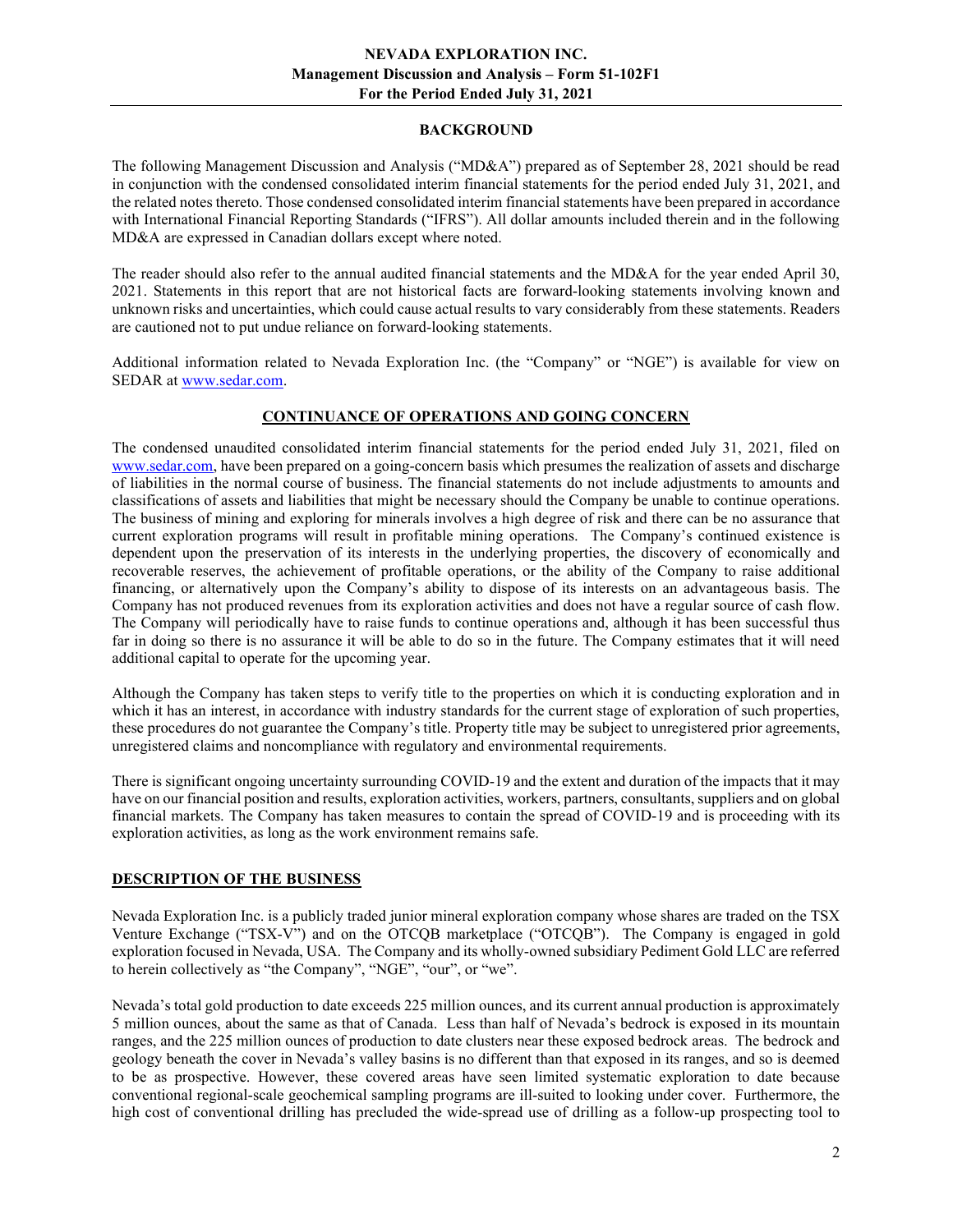evaluate meaningful numbers of targets from regional-scale exploration. The result is that half of Nevada, the world's highest gold producing jurisdiction by area, remains underexplored.

NGE's team has spent the last decade to integrate the use of hydrogeochemistry (groundwater chemistry) with conventional exploration tools to develop a Nevada-specific regional-scale geochemical exploration program to evaluate Nevada's basins. With innovative technology, NGE has completed the world's largest groundwater sampling program for gold exploration, collecting approximately 6,000 samples, to evaluate Nevada's covered basins for new gold exploration targets. To advance follow-up targets, NGE has developed a truck-mounted small-diameter RC drill rig, tailored specifically to collecting low-cost groundwater samples (analogous to RAB drilling in other parts of the world), which the Company calls its Scorpion drill rig.

By integrating hydrogeochemistry and early-stage low-cost drilling with proven exploration methods, NGE is generating and advancing a portfolio of gold exploration projects. NGE and its exploration partners have now drilled more than 20,000 metres on targets defined by its integrated exploration program, and at several projects have discovered new large hydrothermal systems, with spatial extents covering several square kilometres, defined by system-appropriate alteration in bedrock over significant drill intervals (>30 metres) containing widespread low-level gold (10-100 ppb) and associated trace-element geochemistry consistent with the geologic and geochemical footprints of Nevada's large gold deposits. These are the types of footprints that have yielded multi-million-ounce gold deposits in Nevada, and with these results NGE has demonstrated the validity of its integrated exploration program to discover and advance new high-quality gold targets in otherwise blind settings.

By overcoming the challenges and radically reducing the costs of exploring in Nevada's covered basins, NGE is taking meaningful steps to open up this important new space for district-scale exploration. NGE's business model is to create shareholder value by leveraging its properties and technology through generative exploration, joint ventures, and other exploration partnerships with the specific goal of discovering large new Carlin-type gold deposits (CTGDs).

# OVERALL PERFORMANCE

During the period ended July 31, 2021, the Company focused its efforts on advancing its South Grass Valley Project. The Company also continued to maintain its holdings at its Kelly Creek, Grass Valley, and other projects.

## MINERAL PROPERTIES

NGE directly holds unpatented mining claims and other mineral interests in the following primary properties through its wholly owned US subsidiary Pediment Gold LLC:

| Project            | <b>NGE Claims</b> |               | OTHER*       | <b>Total</b> |
|--------------------|-------------------|---------------|--------------|--------------|
|                    | <b>Claims</b>     | Area $(km^2)$ | Area $(km2)$ | Area $(km2)$ |
| South Grass Valley | 701               | 57.5          |              | 57.5         |
| Grass Valley       | 425               | 35.5          |              | 35.5         |
| Kelly Creek        | 333               | 23.9          | 29.3         | 53.2         |
| Awakening          | 362               | 27.5          | -            | 27.5         |
| <b>TOTAL</b>       | 1,821             | 144.4         | 29.3         | 173.70       |

\*Leased private lands and interest in claims on BLM land held by third parties.

#### South Grass Valley

The South Grass Valley Project is located in Lander County, north-central Nevada, approximately 50 kilometres south southwest of Nevada Gold Mines's Cortez complex. The Company has a 100% interest in 701 claims (57.5 km<sup>2</sup>) at South Grass Valley.

The South Grass Valley Project is situated along the Cortez (Battle Mountain - Eureka) Trend, within the specific region of north-central Nevada known for CTGDs defined to the west by the western extent of reactive lower-plate carbonate host rocks, and to the east by the eastern limit of unreactive upper plate cap rocks. Within this region, major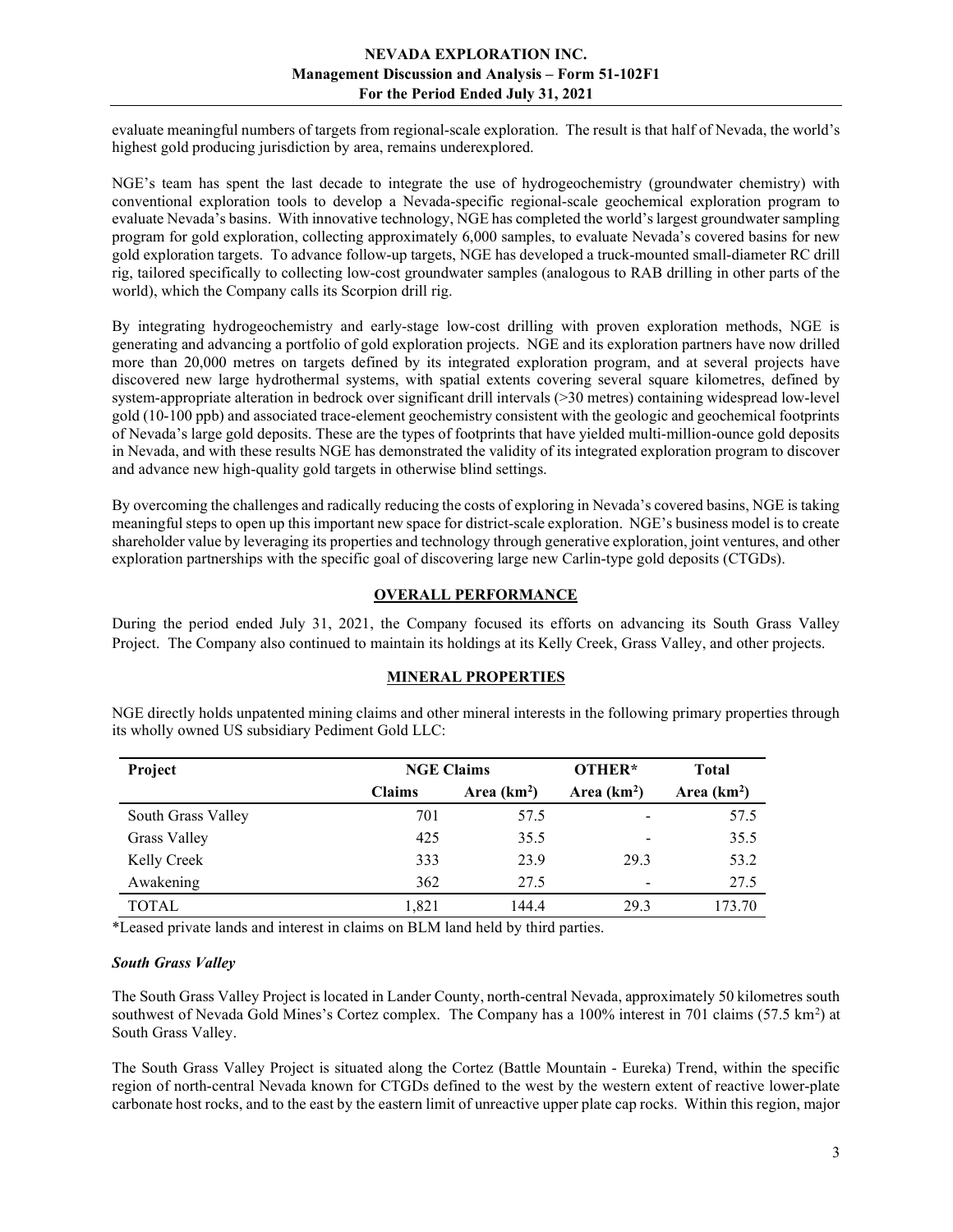gold mineralization is associated with areas where rising gold-bearing hydrothermal fluids ponded beneath unreactive upper-plate cap rocks to react with the favourable lower-plate carbonate host rocks below.

Two bedrock outcrops spaced 5 km apart at the South Grass Valley Project exhibit CTGD-style alteration and geochemistry within a 700-metre-thick sequence of lower-plate carbonate host rocks immediately below the Roberts Mountains Thrust. Based on gravity and air magnetic geophysics, these favourable host rocks project under relatively shallow cover across a large portion of the project. This large area of favourable geology is intersected by a N-S highangle fault corridor that projects under the cover from the exposed range front based on mapping and gravity geophysics, providing a potential major conduit to expose the known favourable host rocks to mineralized hydrothermal fluids.

Using its industry-leading hydrogeochemistry exploration technology, from 2012 to 2013 the Company collected groundwater samples across South Grass Valley, and delineated a target defined by elevated concentrations of gold and CTGD trace element geochemistry. This was an important step for the project, because whereas many other groups have recognized the potential to discover new gold deposits in the favourable lower-plate carbonate host rocks within South Grass Valley, for the first time, NGE positively delineated a discrete target within the Valley defined by elevated concentrations of gold and supporting geochemistry characteristic of CTGDs.

From November 2017 to January 2018, NGE completed 69 infill groundwater sampling boreholes at South Grass Valley to follow up on a gold-in-groundwater anomaly identified during a regional-scale, generative exploration program. The objectives of NGE's infill program were to establish the extent, size, and magnitude of the gold-ingroundwater footprint at South Grass Valley and its relationship to the larger prospective geologic setting, and to build support for a deeper drilling program. In total, NGE has now completed 135 boreholes across the project area, collecting samples from most boreholes at multiple depths, for a total of 234 groundwater samples.

The results of NGE's infill borehole program defined a focused 1,000 x 4,000 metre N-S oriented zone of enriched gold, arsenic, antimony, mercury, thallium, and sulfate in groundwater, representing a hydrogeochemistry footprint consistent in size and magnitude (with gold up to +1 ppb) as those seen around Lone Tree and Twin Creeks, large known gold deposits on the Cortez Trend, as well as at NGE's Kelly Creek Project. Importantly, this zone of enrichment is coincident with the projected intersection of the projected major N-S high-angle fault corridor and favourable lower-plate carbonate host rocks known to exist at the project.

In March 2018, to build confidence on the extent of the projections of the thick sections of lower plate containing CTGD-style alteration and geochemistry and under cover from where they are exposed in outcrop, Nevada Exploration commissioned a 991 line-km fixed-wing airborne magnetic survey across the project, covering 124 sq. km.

At the regional scale, the results of the survey showed a pronounced NW-SE fabric, consistent with the strike of the fold axes known to control mineralization elsewhere along the Cortez Trend, including at Barrick's Goldrush deposit. At the project scale, the magnetic response across the exposed bedrock areas showed a strong correlation with mapped units, specifically with the higher-magnetic intrusive and volcanic units, and the lower-magnetic carbonate units, which provided confidence in the interpretation of the survey across the covered bedrock areas.

Based on the projections of the exposed geology and the survey results, the combined interpretation has resolved the covered portion of the project into separate geologic domains. Most significantly, the survey defined a 15 sq. km magnetic low extending under cover from one of the exposed bedrock outcrops containing a thick sequence of lowerplate carbonate host rocks, which Nevada Exploration believes corroborate the projection of these favourable host rocks beneath the project.

The results of the air magnetic survey provide strong support for the CTGD target at the project, defined by a focused zone of enriched gold in groundwater coincident with the projected intersection of favourable lower-plate carbonate host rocks and a major high-angle fault corridor. Based on the size of target, the Company believed it to be both large enough to support a district-scale mineral system, as well as suitably constrained to proceed with a stratigraphic orientation drilling program.

From October 2018 through September 2019, Nevada Exploration completed a series of relatively-deep, wide-spaced diamond core drill holes to collect stratigraphic and geologic information across a more than 3.5 kilometre-long corridor through the project. Based on the results of the core drilling, the Company believes it has discovered a Carlin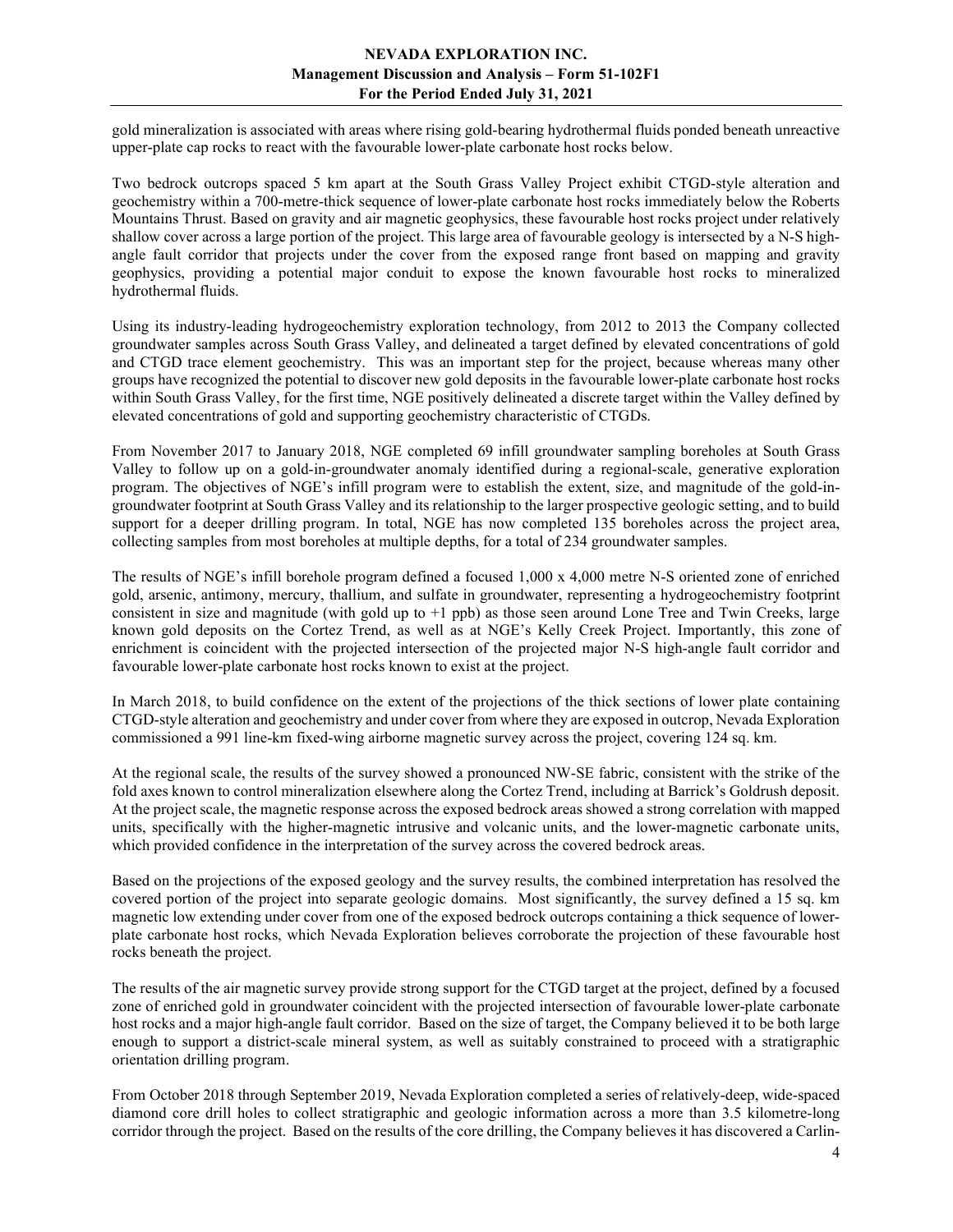type mineral system at South Grass Valley with the architecture and scale to potentially support multiple gold deposits, representing an entire new district.

To continue to advance and de-risk this still early-stage project, the Company's next focus was to establish the major geologic controls for mineralization at the project in order to guide its search for potentially economic deposits, and for this the Company needed to improve the resolution of our geologic model by adding many more drill holes. To maximize the number of additional drill holes, for this second round of drilling the Company changed to lessexpensive RC drilling; and to guide the distribution of these drill holes across the project, it chose to cluster the holes in four discrete target areas, each of which represented places within the district that already showed promise in terms of their specific geologic settings, and that also were supported by elevated gold and Carlin-type pathfinder geochemistry in multiple sample mediums.

From January to April 2020, the Company completed 17 new RC drill holes for a total of approximately 5,000 metres. By integrating the results of and geologic information from the RC drill holes, the initial core holes, and mapping with the data from our geophysical surveys, the Company believes it has established the primary source for the mineralized hydrothermal fluids responsible for the Carlin-type features at the project, namely a regional-scale high-angle structural feature that the Company has named the Water Canyon structural corridor. Based on the intensity and zonation of the alteration, gold, and pathfinder concentrations there is strong evidence that the secondary, lateral movement of the fluids through the district was stratigraphically-controlled within a Cambrian-aged limey mudstone (the "Clm Unit").

With a handle on what the Company believes are both the primary and secondary controls for the mineralized hydrothermal fluid flow through the district, its focus has narrowed to where the Clm Unit dips closer to the Water Canyon structural corridor, representing the geologically-constrained target called East Golden Gorge. To test East Golden Gorge for Carlin-type mineralization the Company has begun a program of carefully-targeted core holes to sample the full thickness of the Clm Unit along a three-and-a-half-kilometre length of the target.

## Grass Valley

The Grass Valley Project is located in Lander County, Nevada. At the northwestern end of Grass Valley, a 924 km<sup>2</sup> valley basin continues south from Nevada Gold Mines's Cortez Complex, one of the world's largest and lowest cost gold mines. The north end of the Grass Valley Project is located 13 km south southwest of the Cortez Complex. The Company has a 100% interest in 425 claims  $(35.5 \text{ km}^2)$  at Grass Valley.

Since 2011, NGE has been exploring for new CTGDs in Grass Valley using its hydrogeochemistry exploration technology. With this integrated approach, NGE has identified a 16 km (10 mi) by 5 km (3 mi) target at Grass Valley defined by elevated concentrations of gold and gold-related trace element geochemistry in groundwater.

In addition to completing a detailed hydrogeochemistry program, NGE and a former partner's work to date has also included: vegetation and soil geochemistry (including soil gas mercury); the acquisition and reprocessing of two historic seismic geophysical lines; geologic mapping; a gravity geophysical survey; one stratigraphic orientation drill hole; and geochemical analysis of approximately 2,400 metres of drill cuttings obtained from seven historic (2005 to 2008) geothermal exploration drill holes.

Based on the work to date at the project, the Company has confirmed the presence of a large, gold-bearing hydrothermal system at the Grass Valley Project, consistent with the geologic setting of a CTGD. NGE's exploration team is continuing to update its geologic model with ongoing field mapping activities and 3D compilation and interpretation of its comprehensive exploration datasets. With this work, NGE believes it has established evidence that the complex structural controls associated with the Cortez mine to the north are also present along the western edge of Grass Valley, coincident with the elevated gold in groundwater. NGE expects the next stage of work at the project to be 1) extending a soil mercury survey, and 2) a shallow drilling program using its Scorpion drill rig to further characterize the geochemistry of the groundwater, alluvium, and bedrock along these inferred structural controls with the objective of refining the target for a focused deeper drilling program.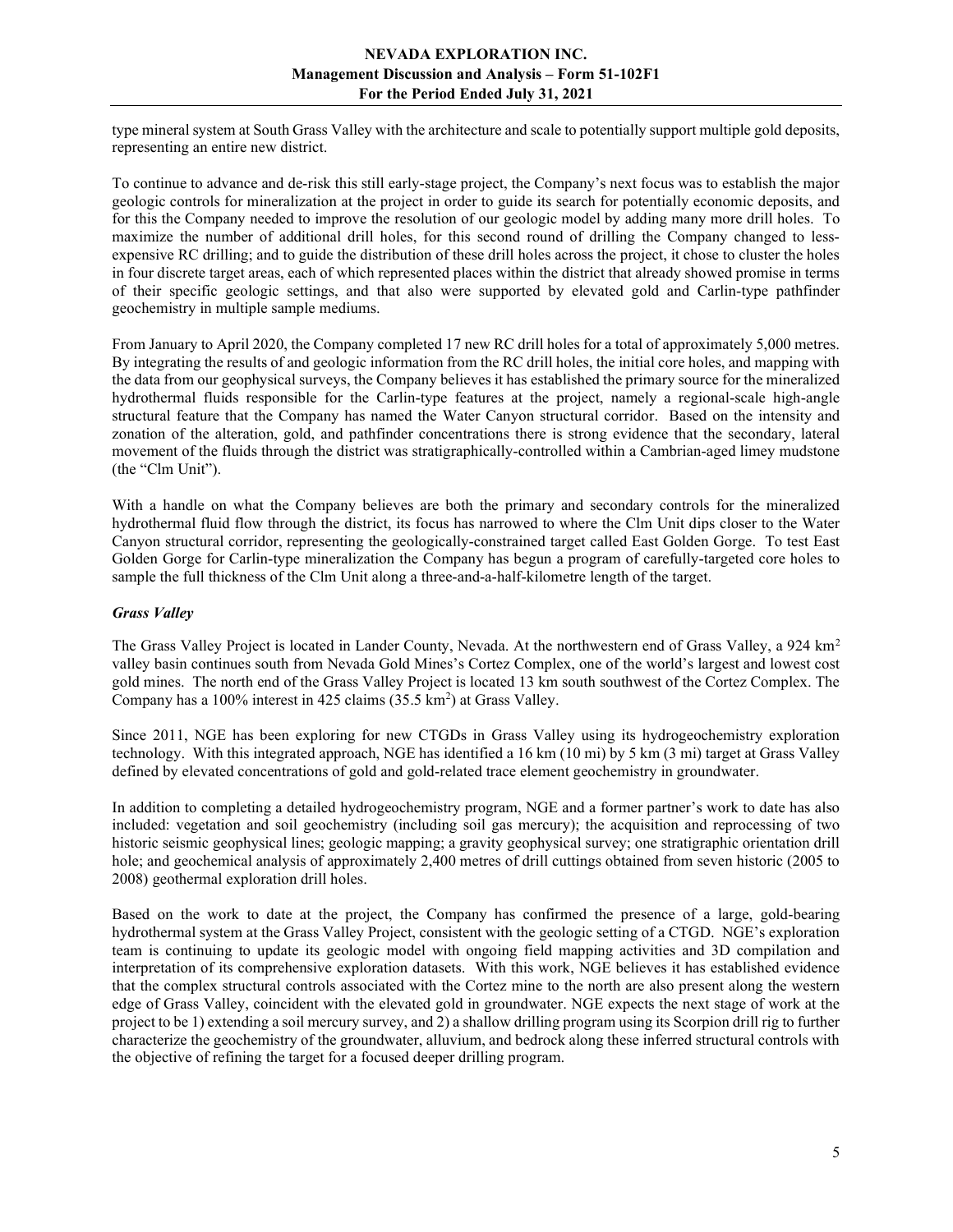# Kelly Creek

The Kelly Creek Project is located in Humboldt County, Nevada. The Company has combined its former Hot Pot Project into its Kelly Creek Project, which together are now referred to as the Kelly Creek Project, comprising: 333 unpatented mining claims held directly by the company, covering approximately 23.9 km<sup>2</sup>; 209 unpatented mining claims leased by the Company from Genesis Gold Corporation through a Mining Lease and Option to Purchase Agreement (the "Genesis Agreement"), covering approximately 15.1 km<sup>2</sup>; and approximately 14.2 km<sup>2</sup> of private land leased by the Company under a Mining Lease Agreement (the "Hot Pot Lease").

The Kelly Creek Basin is situated along the Battle Mountain – Eureka Gold Trend, and is bounded by multi-millionounce gold deposits to the north (Twin Creeks, Getchell, Turquoise Ridge, and Pinson) and south (Lone Tree, Marigold, Trenton Canyon, Converse, Buffalo Valley, Copper Basin, and Phoenix) - together representing more than 70 million ounces of gold along the periphery of the Basin. Despite its proximity to significant mineralization, the interior of the Kelly Creek Basin has seen limited systematic exploration activity to date because its bedrock is largely covered by syn- to post-mineral volcanic units and post-mineral alluvium.

Recognizing the potential to find significant gold mineralization within the Kelly Creek Basin, dozens of major and junior explorers have spent tens of millions of dollars to follow the prospective geology seen in and proximal to the exposed bedrock in the surrounding mountain ranges beneath the sands and gravels covering the Basin. Within the areas controlled by NGE, this activity has included: Santa Fe Pacific completing wide-spaced bedrock mapping drilling in the 1990s; BHP completing an extensive soil auger geochemistry program through the late 1990s; and Placer Dome completing a reconnaissance-scale reverse circulation program in the early 2000s. Other companies that either now hold or have held claims in the immediate area include Newmont, Barrick, AngloGold, Hemlo, Homestake, and Kennecott. The efforts of each company have added valuable information about the geology of the Basin; however, without a cost-effective tool to conduct basin-scale exploration beneath the valley cover, the exploration programs to date in the Kelly Creek Basin have predominantly consisted of unsystematic and uncoordinated efforts focused on relatively small areas.

NGE has integrated the use of its proprietary hydrogeochemistry technology with conventional exploration methods to evaluate the larger Kelly Creek Basin, and has identified a highly prospective area in the middle of the Basin along a portion of a structurally-controlled, shallow, covered bedrock high coincident with highly anomalous gold and associated trace-element chemistry in groundwater.

Since establishing its initial holdings in the Kelly Creek Basin, NGE and its exploration partners have completed major work programs, building a comprehensive exploration dataset to understand the geology beneath the Basin. This exploration dataset now includes:

- 1,000 km<sup>2</sup> of regional magnetic geophysical data;
- 670 km<sup>2</sup> of detailed air magnetic geophysical data;
- 1,000 km<sup>2</sup> of regional gravity geophysical data;
- $\bullet$  100 km<sup>2</sup> of detailed gravity geophysical data;
- 33 line-km of CSAMT geophysical data;
- 49 line-km of 3D reflection seismic data; and
- A drilling database containing 31 drill holes, plus 114 historic drill holes, representing more than 29,000 metres of drilling, including assay results for more than 5,000 drill intervals representing more than 10,000 metres of drill assay data.

Based on the work to date, NGE has confirmed that the favourable geologic setting (host units and structural controls) associated with the adjacent Lone Tree and Marigold deposits project northwards to the Kelly Creek Project area, beneath relatively shallow cover. NGE's earlier drilling and groundwater sampling confirmed that this relatively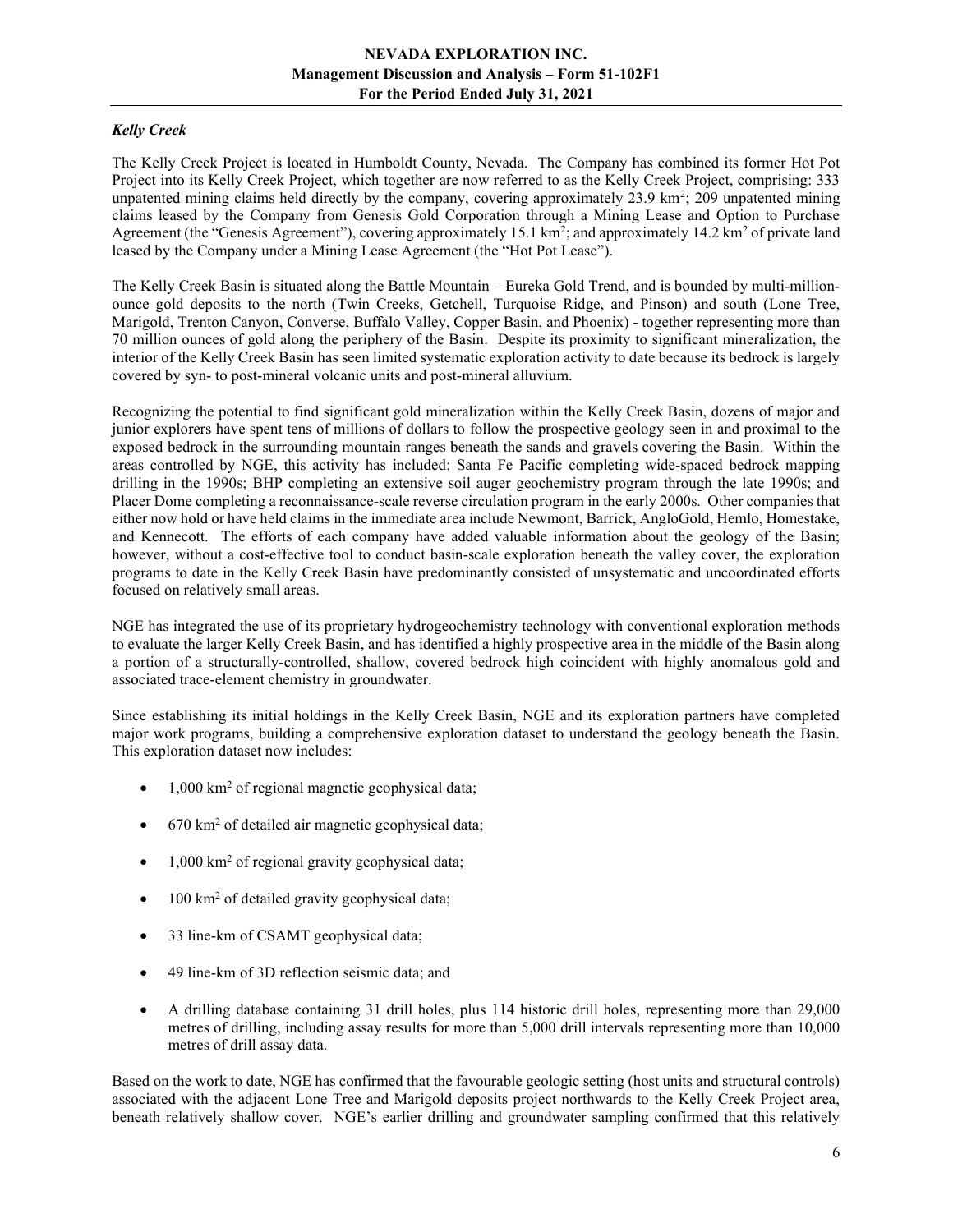shallow, prospective structural and bedrock setting was also associated with enriched gold in groundwater, alluvium, and bedrock.

From late 2016 through late 2017, the Company completed a 61-hole, 5,864 m Scorpion drilling program to collect 3D groundwater, alluvium, and top of bedrock samples across this prospective covered bedrock area, with the objective of constraining the target by vectoring into areas of gold mineralization in bedrock large enough to be associated with the footprint of a large CTGD. Of the 61 holes, 41 holes encountered bedrock, at an average depth of 84 m, which allowed for widespread bedrock mapping and sampling. From the 61 holes, 552 water samples were collected, on average every 10 metres downhole, providing important 3D geochemistry across the project, especially in areas of deeper bedrock where the Scorpion could not sample bedrock directly.

The results have established that the lateral extent of the gold-in-groundwater footprint at Kelly Creek is of a comparable size, and perhaps larger, than that seen at Lone Tree, consistent with the presence of a large, robust, mineralized system. Zones of enriched gold in groundwater form focused, parallel NNW-trending lineaments (also reflected more broadly in arsenic and antimony in groundwater) bounded by the primary N-S structural fabric that runs parallel to Lone Tree and north from Marigold. These linear zones of enrichment that cut through this large favourable system are consistent with the geometry of mineralization hosted within secondary zones of structural extension (Riedel-style shears), marking potential conduits of enhanced vertical hydrothermal fluid flow that are known to provide important ore-controls at many large deposits in Nevada (including Lone Tree).

The results of the Scorpion bedrock sampling combined with the bedrock samples from earlier drilling together define two clusters of  $>0.1$  g/t gold in bedrock, covering areas at least 700 m x 300 m and 1,000 m x 600 m respectively, associated with the discrete lineaments of increased gold-in-groundwater enrichment, which provide new strong evidence that the hydrothermal system at Kelly Creek is mineralized over a larger area than previously known.

By combining the latest Scorpion drill results with the results of earlier deeper core drilling and the geophysical structural interpretation (based on the combined gravity, air magnetic, seismic, and CSAMT datasets), NGE believes that:

- The primary and secondary structural fabric seen in the geophysics, core drilling, and hydrogeochemistry, plus the thick sections of alteration and geochemistry seen in the drilling, support the presence of major reactivated high-angle structural conduits associated with a hydrothermal system of a size necessary to support the formation of a major mineralized system;
- Veining and structural damage seen in the core drilling confirm that the permeability of the units proximal to the favorable structural conduits has been improved over large areas and is well-suited to support gold deposition;
- Thick and wide-spread intervals of hydrothermal alteration, oxidation, decalcification, and carbon remobilization confirm a large hydrothermal system was active at Kelly Creek, and mark the style of alteration and mineralization associated with CTGD, which together are indicative of a favorable mineralizing environment;
- The geochemical footprint seen across the project, which includes large areas of gold mineralization in bedrock, is consistent in terms of the size and geochemical package with the footprints associated with many of Nevada's large mineral systems, which confirms: (i) that the system's hydrothermal fluids were pregnant; (ii) that the pregnant fluids were present across large areas of the system; and (iii) that the pregnant fluids could potentially source economic gold mineralization where provided with favourable depositional conditions, namely suitably-permeable iron-rich host rocks; and
- Thick sections of bedrock units known to support mineralization nearby at Lone Tree and Marigold were encountered by all of the widespread and deeper core drill holes, which confirm that favourable, iron-rich, and suitably permeable host rocks are present across the entire project area and at depth.

NGE believes that these results confirm that the critical components needed to host a large CTGD deposit are present at the Kelly Creek Project, and that the combined dataset suggest the gold-bearing hydrothermal system at Kelly Creek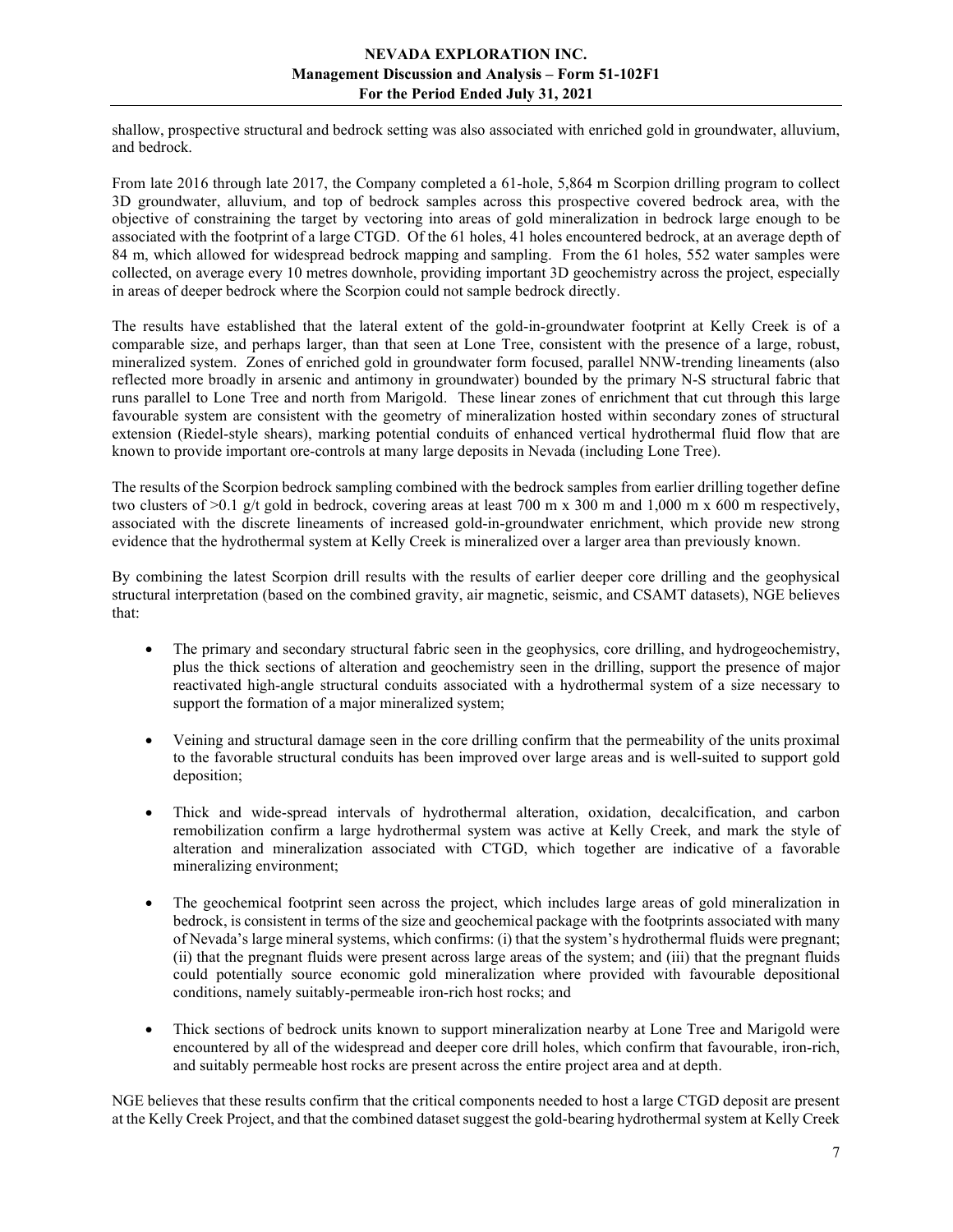is likely the extension of the system responsible for the adjacent Lone Tree (produced 4.6 million ounces) and Marigold (produced 3.2 million ounces plus 5.0 million ounces indicated) deposits, with the potential to support significant additional mineralization.

On July 8, 2020, the Company entered into an Exploration and Option to Enter Joint Venture Agreement (the "Agreement") with Austin American Corporation ("Austin"), for an earn in and joint venture agreement on its districtscale Kelly Creek Project (the "Project") within the Kelly Creek Basin in north-central Nevada. Under the Agreement, Austin has the right to earn a 51% interest in the joint venture by spending \$5,000,000 over four years, with the election to then earn an additional 19% by delivering a prefeasibility study. Due to delays and ongoing uncertainty surrounding Covid-19, the Company and Austin agreed to extend all deadlines under the Agreement by 12 months and to reduce the exploration expenditures required during the first year of the Agreement by 25%, which effectively reduces the exploration expenditures required to earn a 51% interest in the Project from \$5,000,000 to \$4,750,000. Under the amended Agreement, to earn a 51% joint venture interest in the Project, Austin must spend \$4,750,000 in exploration expenditures, as follows (the "Earn In"):

- \$750,000 in aggregate by September 1, 2022, which represents a firm commitment,
- \$1,750,000 in aggregate by June 1, 2023,
- \$3,250,000 in aggregate by June 1, 2024, and
- \$4,750,000 in aggregate by June 1, 2025.

During the Earn In, Austin will be the operator of the Project. Upon completing the Earn In, Austin has a one-time option to elect to earn an additional 19% interest in the joint venture, for a total of 70% (the "Additional Option"), by spending \$1,500,000 per year during the first three years of the Additional Option, and by delivering a prefeasibility study prior to June 1, 2029. At the Company's election, which must be made within 120 days of the approval by the joint venture of a feasibility study, Austin will be obligated to provide the Company's portion of any debt financing or arrange for third party financing of the Company's portion of any debt financing required to construct a mine on the Project described in the feasibility study in consideration for the transfer by the Company to Austin of a 5% interest in the joint venture. If a party is diluted to a 10% interest in the joint venture, its interest will be converted to a 10% net profits interest.

Additionally, Austin is responsible for the payment of all annual claim maintenance fees as well as annual Hot Pot and Genesis lease payments as detailed above, as long as the Agreement is maintained.

The majority of the Company's mineral interests at Kelly Creek are subject to a 1.25% NSR to Royal Gold, Inc.

#### Awakening

The Awakening Project is located in Humboldt County, Nevada, 50 kilometres north-northwest of Winnemucca, and approximately 4,000 metres north of the 4.8-million-ounce Sleeper Gold Mine, which produced 1.66 million ounces from 1986 to 1996 and has a remaining measured and indicated mineral resource of 3.14 million ounces (297 Mt at 0.33 g/t Au). The Company has a 100% interest in 362 claims  $(27.5 \text{ km}^2)$  at Awakening.

The area is largely covered by syn- to post-mineral volcanic units and post-mineral alluvium, and as a result the project has seen limited historic exploration activity. Nevada Exploration generated the project based on elevated concentrations of gold and related pathfinder geochemistry identified in groundwater as part of its basin-scale, hydrogeochemistry-supported, generative exploration program across the larger Desert Valley.

Following up from the results of its generative program, Nevada Exploration and an early partner at the project (the Company now owns the project 100%), have advanced the project by completing a progressive series of district-scale geochemistry, geophysics, and orientation-drilling programs to build a comprehensive exploration dataset to target Sleeper-style mineralization, which includes:

- $\bullet$  85 km<sup>2</sup> detailed gravity geophysics survey;
- $\bullet$  173 km<sup>2</sup> airborne magnetic survey;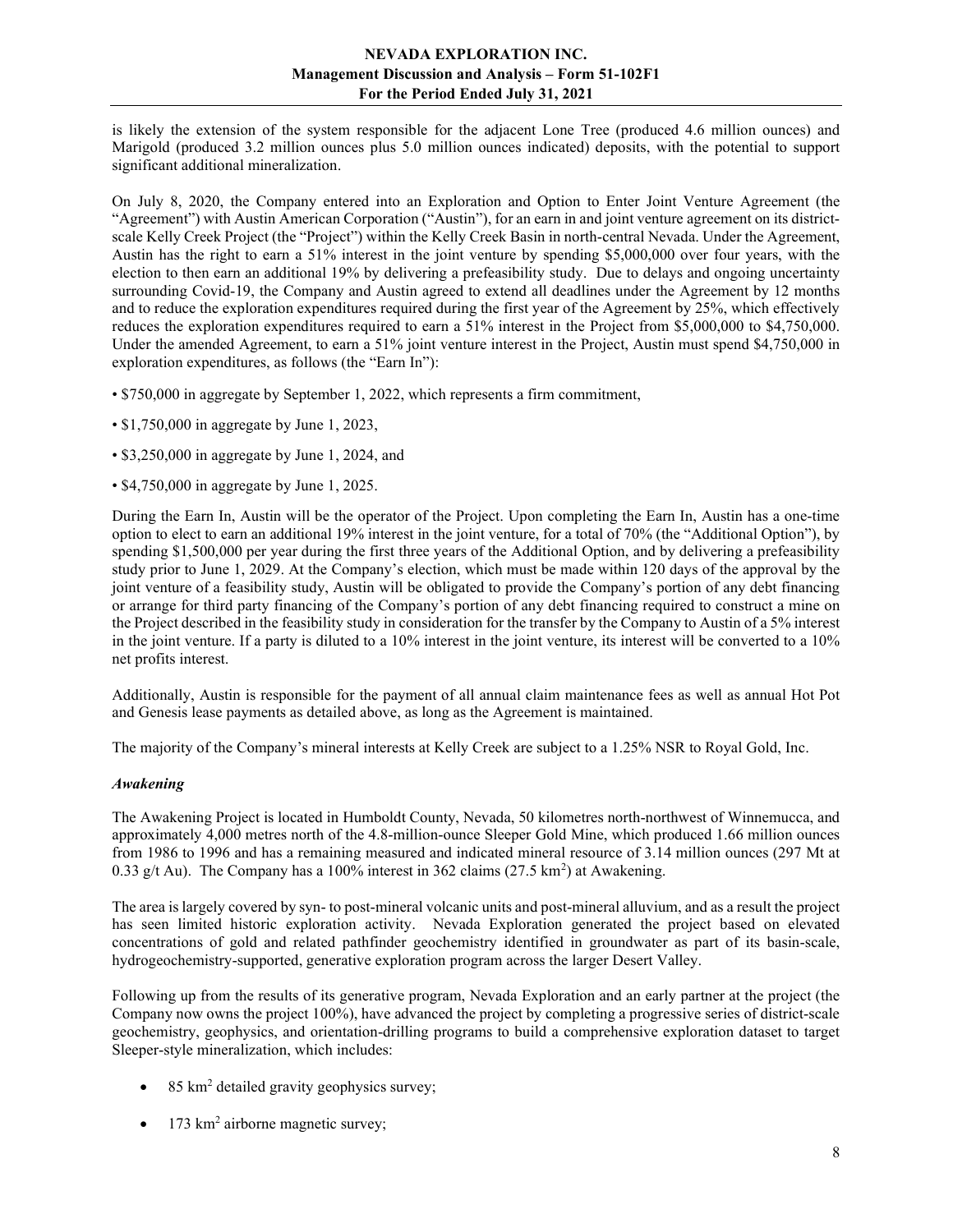- 42 line-km IP survey;
- 1,830 sample soil geochemistry program;
- 62 borehole hydrogeochemistry program;
- 4,668 metres of orientation drilling; and
- (24 holes with an average depth of 195 metres).

Based on the combined data, Nevada Exploration believes it has established support that the favourable lithological, structural, and alteration features associated with the mineralization at Sleeper continue northward, under relatively shallow cover at Awakening, coincident with anomalous gold in groundwater. The company expects the next phase of work at the project will integrate the results of the multiple work programs to build a robust geologic model for the purpose of defining and prioritizing specific exploration targets for the next phase of drilling.

#### Summary of expenditures by property:

Resource properties expenditures for the period ended July 31, 2021 were as follows:

| 2021                                  |   | <b>South Grass</b><br><b>Valley</b> |
|---------------------------------------|---|-------------------------------------|
| Land holding costs<br>Drilling        | S | 685,325                             |
| Geochemistry<br>Geology<br>Geophysics |   | 8,758                               |
| Geoprobing                            |   |                                     |
|                                       |   | 694.0                               |

Resource properties expenditures for the period ended July 31, 2020 were as follows:

| 2020               |   | <b>South Grass</b><br><b>Valley</b> |
|--------------------|---|-------------------------------------|
| Land holding costs | S |                                     |
| Drilling           |   | 1,314                               |
| Geochemistry       |   |                                     |
| Geology            |   | 8,204                               |
| Geophysics         |   |                                     |
| Geoprobing         |   |                                     |
|                    |   | 9,518                               |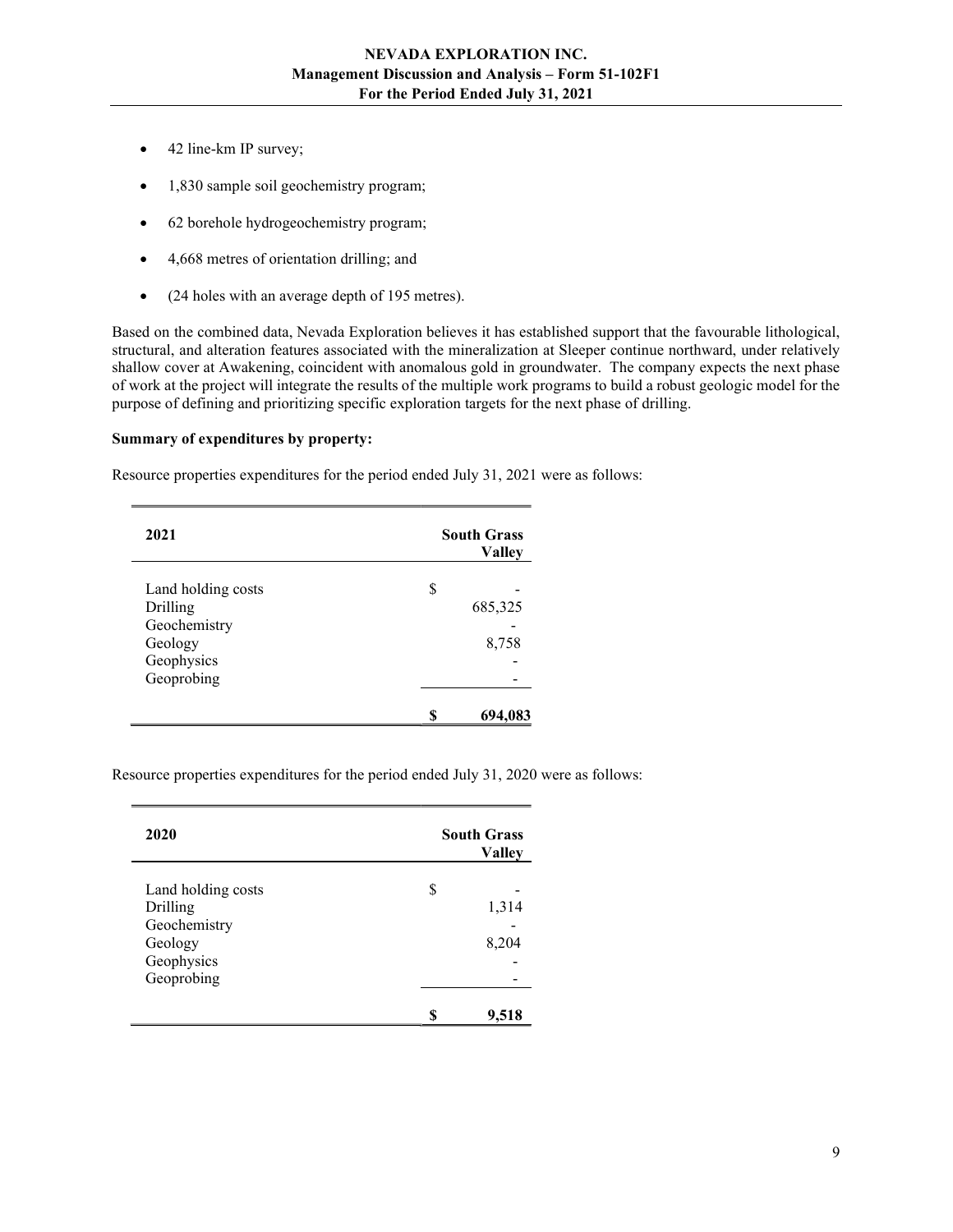## RESULTS OF OPERATIONS

#### For the three months ended July 31, 2021

The Company's net loss for the three-month period ended July 31, 2021 (the "Current Period") was \$1,217,669 compared to \$271,930 for the three-month period ended July 31, 2020 (the "Previous Period"). The increase is primarily a result of the following:

Investor relations expense during the Current Period were \$126,270, compared to \$23,715 during the Previous Period. During the Previous Period, there was an overall decrease in activity, as well as decreased participation in trade shows and conferences due to the COVID19 outbreak.

Share-based payments during the Current Period were \$83,330, compared to \$40,827 during the Previous Period. The increase in share-based payments is due to 250,000 share purchase options being granted in the Current Period, whereas no share purchase options were granted in the Previous Period.

Office expenses and other during the Current Period was \$85,728, compared to \$19,761 during the Previous Period. The increase in office expenses and other is due to some one-time expenditures as well as overall increased activity in the Current Period.

# QUARTERLY FINANCIAL INFORMATION

|                           | Three Month     |               | Three Month  |               | Three Month  | Three Month   |
|---------------------------|-----------------|---------------|--------------|---------------|--------------|---------------|
|                           | Period Ended    |               | Period Ended |               | Period Ended | Period Ended  |
|                           | July 31,        |               | April 30,    |               | January 31,  | October 31,   |
|                           | 2021            |               | 2021         |               | 2021         | 2020          |
|                           |                 |               |              |               |              |               |
| Total assets              | \$<br>4,623,956 | <sup>\$</sup> | 1,650,034    | <sup>S</sup>  | 2,560,945 \$ | 209,004       |
| Working capital (deficit) | 4,266,203       |               | 871,630      |               | 2,206,353    | (274, 243)    |
| Equity                    | 4,532,633       |               | 1,147,458    |               | 2,449,749    | (105,902)     |
| Net loss                  | (1,217,669)     |               | (1,679,239)  |               | (651,076)    | (745, 354)    |
| Loss per share            | (0.01)          |               | (0.01)       |               | (0.01)       | (0.01)        |
|                           |                 |               |              |               |              |               |
|                           |                 |               |              |               |              |               |
|                           |                 |               |              |               |              |               |
|                           | Three Month     |               | Three Month  |               | Three Month  | Three Month   |
|                           | Period Ended    |               | Period Ended |               | Period Ended | Period Ended  |
|                           | July 31,        |               | April 30,    |               | January 31,  | October 31,   |
|                           | 2020            |               | 2020         |               | 2020         | 2019          |
|                           |                 |               |              |               |              |               |
| Total assets              | \$<br>519,679   | \$            | 448,509      | <sup>\$</sup> | 802,014      | \$<br>323,229 |
| Working capital           | 167,887         |               | (139,740)    |               | 378,327      | (100, 533)    |
| Equity                    | 392,435         |               | 132,580      |               | 660,179      | 140,619       |
| Net loss                  | (271, 930)      |               | (1,620,002)  |               | (1,042,038)  | (1,199,972)   |
| Loss per share            | (0.00)          |               | (0.02)       |               | (0.01)       | (0.01)        |

## ANNUAL FINANCIAL INFORMATION

The financial statements have been prepared in accordance with IFRS for fiscal years 2021, 2020 and 2019, and are expressed in Canadian dollars.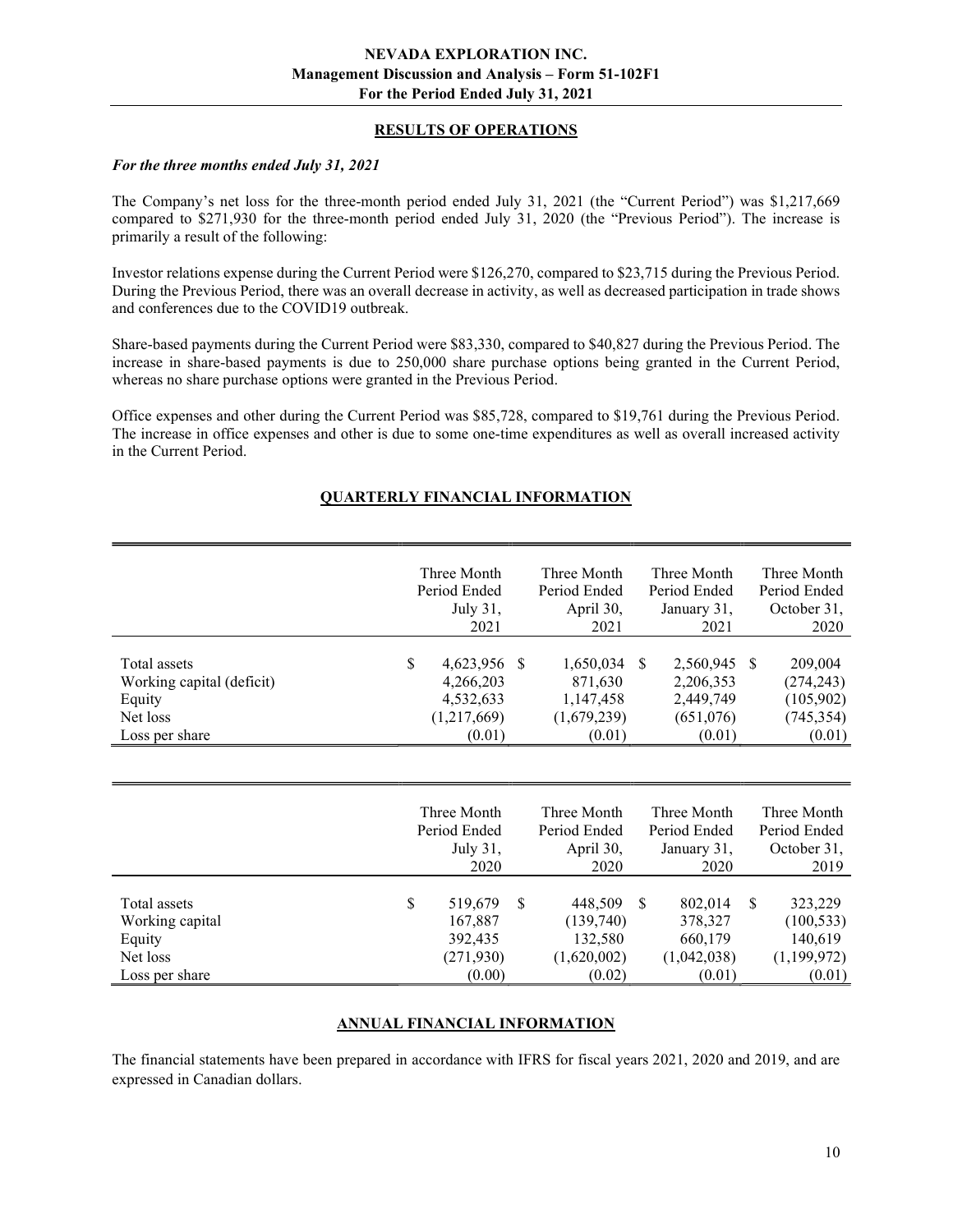|                                         | Year Ended<br>April 30,<br>2021 | Year Ended<br>April 30,<br>2020 | Year Ended<br>April 30,<br>2019 |
|-----------------------------------------|---------------------------------|---------------------------------|---------------------------------|
|                                         |                                 | \$                              |                                 |
| <b>Operations:</b>                      |                                 |                                 |                                 |
| Revenues                                |                                 |                                 |                                 |
| Net income (loss)                       | (3,347,599)                     | (5,135,420)                     | (4,333,994)                     |
| Net income (loss) per share $-$ Basic   | (0.03)                          | (0.06)                          | (0.06)                          |
| Net income (loss) per share $-$ Diluted | (0.03)                          | (0.06)                          | (0.06)                          |
| <b>Balance Sheet:</b>                   |                                 |                                 |                                 |
| Working capital (deficit)               | 871,630                         | (139,740)                       | 1,765,975                       |
| Total current assets                    | 1,374,206                       | 176,189                         | 1,881,915                       |
| Total liabilities                       | 502,576                         | 315,929                         | 115,940                         |

## LIQUIDITY AND CAPITAL RESOURCES

## **Liquidity**

The Company has financed its operations primarily through the issuance of common shares. The Company continues to seek capital through various means including the issuance of equity and/or debt.

Net cash used in operating activities for the period ended July 31, 2021 was \$1,327,746 compared to \$290,313 used during the period ended July 31, 2020 and consists primarily of the operating loss and changes in non-cash working capital items as detailed in the condensed consolidated interim financial statements for the period ended July 31, 2021 and filed on www.sedar.com.

Net cash used in investing activities for the period ended July 31, 2021 was \$18,244 compared to net cash used in investing activities of \$Nil during the period ended July 31, 2020. The increase in cash used for the period ended July 31, 2021 is due to acquisitions of exploration equipment.

Net cash provided by financing activities for the period ended July 31, 2021 was \$4,500,208, which is related to the net proceeds from the completion of a private placement totalling 36,538,460 units. During the period ended July 31, 2020, cash provided by financing activities was \$495,750, which is related to the net proceeds from the completion of a private placement totalling 2,500,000 units.

#### Assets and liabilities

At July 31, 2021, the Company had working capital of \$4,266,203 (April 30, 2021 – working capital of \$871,630). Current assets include cash and cash equivalents totaling \$4,180,418 (April 30, 2021 - \$1,026,796); \$30,000 (April 30, 2021 - \$19,254) in accounts receivable; \$34,479 (April 30, 2021 - \$40,119) in short term investments; and \$112,629 (April 30, 2021 - \$288,037) in prepaid expenses. Current liabilities include accounts payable and accrued liabilities of \$91,323 (April 30, 2021 - \$502,576).

Deposits and bonds consist of deposits for credit cards, as well as for land reclamation which also add to the Company's asset base. Deposits (bonds) are required by the U.S Bureau of Land Management (BLM) to ensure that reclamation and clean-up work on the Company's properties will be completed to the satisfaction of the BLM. Total deposits as at July 31, 2021 are \$73,810 (April 30, 2021 - \$72,925).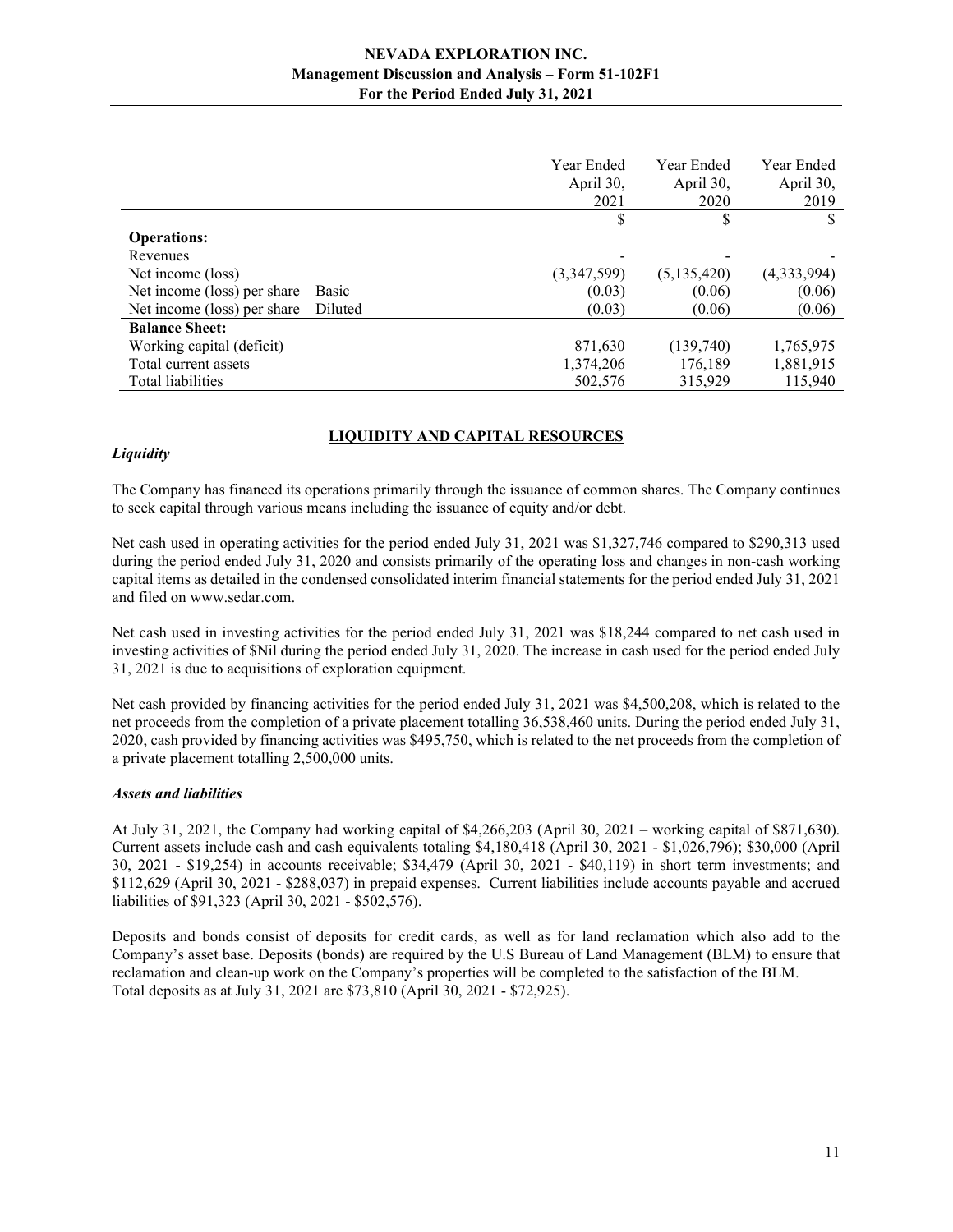## COMMITMENTS

As July 31, 2021, the Company has total office lease commitments of \$99,029 as follows:

- a) Total office lease payments of \$18,185 ending December 31, 2021.
- b) Total office lease payments of \$15,397 ending February 28, 2022.
- c) Total office lease payments of \$45,820 ending March 31, 2022.
- d) Total office lease payments of \$19,628 ending May 31, 2022.

## OFF-BALANCE SHEET ARRANGEMENTS

As at July 31, 2021, NGE had no off-balance sheet arrangements such as guaranteed contracts, contingent interests in assets transferred to an entity, derivative instrument obligations or any instruments that could trigger financing, market or credit risk to NGE.

# RELATED PARTY TRANSACTIONS

During the period ended July 31, 2021, the Company:

- i) paid or accrued \$22,500 in consulting fees to a corporation of which the Chief Financial Officer is an employee.
- ii) paid or accrued \$30,000 in consulting fees to a company controlled by a director of the Company and to a consultant related to a director.
- iii) recorded share-based payments of \$67,902 related to the fair value of stock options vesting through the period to officers, directors, and a consultant related to a director.

During the period ended July 31, 2020, the Company:

- iv) paid or accrued \$19,500 in consulting fees to a corporation of which the Chief Financial Officer is an employee.
- v) paid or accrued \$30,000 in consulting fees to a company controlled by a director of the Company and to a consultant related to a director.
- iii) recorded share-based payments of \$25,578 related to the fair value of stock options vesting through the period to officers, directors, and a consultant related to a director.

The amounts included in accounts payable and accrued liabilities which are due to related parties are as follows:

|                                                                                                                                       |     | July 31,<br>2021 | April 30,<br>2021 |
|---------------------------------------------------------------------------------------------------------------------------------------|-----|------------------|-------------------|
| Due to a corporation of which the Chief Financial<br>Officer is an employee<br>Due to officers, companies controlled by directors and | \$. | 7.875 \$         | 6,825             |
| a consultant related to a director                                                                                                    |     | 10,500           | 10,500            |
|                                                                                                                                       |     | 18,375           | 17,325            |

Key management personnel are those persons having authority and responsibility for planning, directing and controlling the activities of the Company, directly or indirectly. Key management personnel include the Company's President, Chief Executive Officer and Chief Operating Officer.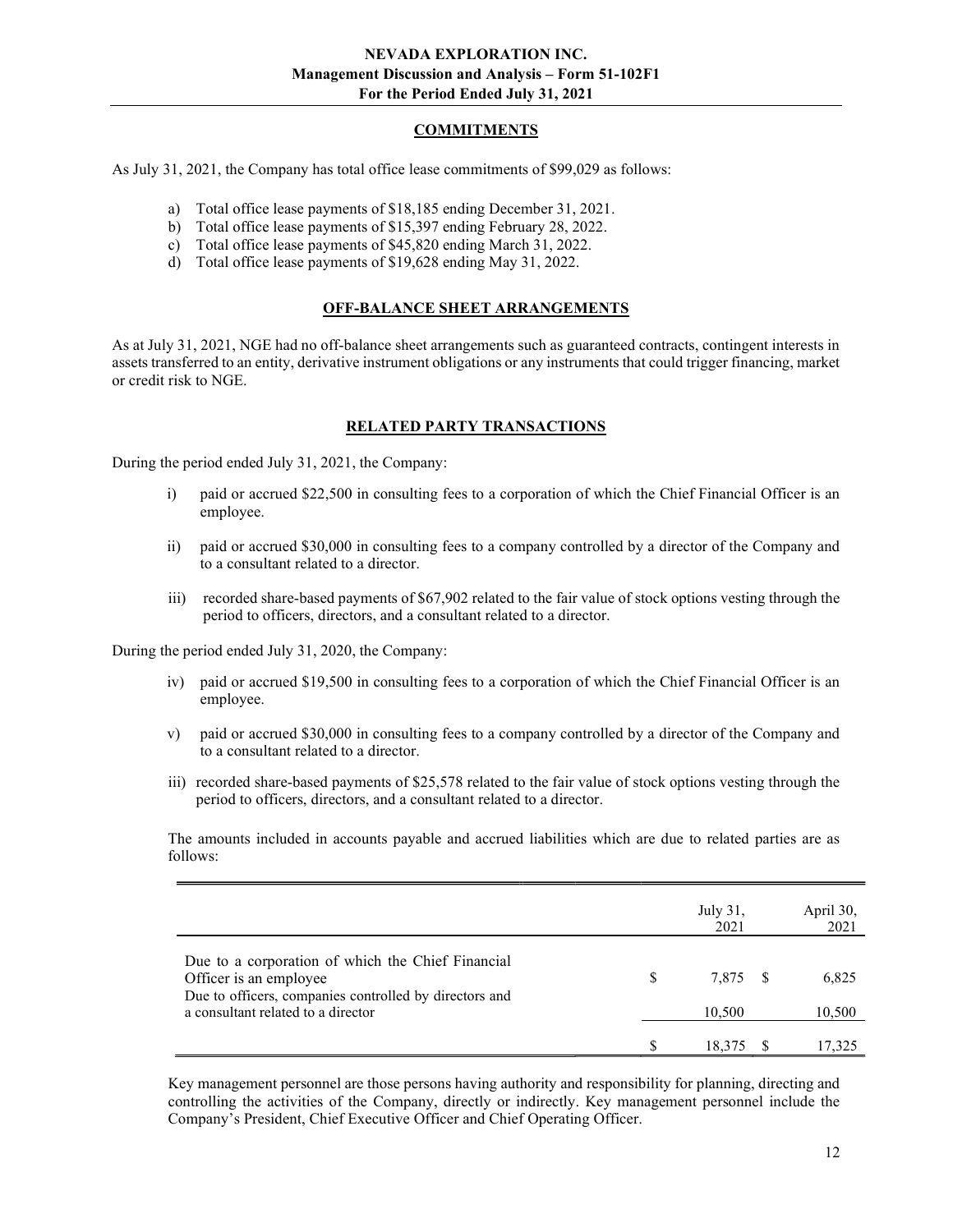Remuneration of key management of the Company is as follows:

|                                  |    | Three Months<br>Ended<br>July 31,<br>2021 |   | Three Months<br>Ended<br>July 31,<br>2020 |
|----------------------------------|----|-------------------------------------------|---|-------------------------------------------|
| Salaries<br>Share-based payments | \$ | 65,843 \$<br>28,455                       |   | 69,366<br>12,964                          |
|                                  | S  | 94,298                                    | S | 82,330                                    |

#### OUTSTANDING SHARE DATA

As at September 28, 2021, the Company has 168,621,620 common shares issued and outstanding and has the following stock options and warrants outstanding:

|                      | Number     | Exercise   |                    |  |
|----------------------|------------|------------|--------------------|--|
|                      | of Options | Price      | <b>Expiry Date</b> |  |
|                      |            |            |                    |  |
| <b>Stock options</b> |            |            |                    |  |
|                      | 1,250,000  | 0.47<br>S. | August 3, 2026     |  |
|                      | 350,000    | 0.40       | November 27, 2027  |  |
|                      | 2,125,000  | 0.26       | October 1, 2028    |  |
|                      | 150,000    | 0.35       | October 26, 2028   |  |
|                      | 250,000    | 0.30       | February 21, 2029  |  |
|                      | 50,000     | 0.23       | May 30, 2029       |  |
|                      | 200,000    | 0.18       | October 31, 2029   |  |
|                      | 1,525,000  | 0.185      | October 20, 2030   |  |
|                      | 250,000    | 0.13       | December 23, 2030  |  |
|                      | 4,030,500  | 0.18       | March 31, 2031     |  |
|                      | 250,000    | 0.18       | June 7, 2031       |  |
|                      | 10,430,500 |            |                    |  |
|                      |            |            |                    |  |
| Warrants             |            |            |                    |  |
|                      | 5,156,000  | 0.30       | February 28, 2022  |  |
|                      | 2,814,000  | 0.30       | March 7, 2022      |  |
|                      | 1,316,000  | 0.45       | July 13, 2022      |  |
|                      | 160,428    | 0.50       | October 9, 2021    |  |
|                      | 3,876,322  | 0.50       | October 9, 2022    |  |
|                      | 887,144    | 0.50       | March 11, 2022     |  |
|                      | 2,920,825  | 0.50       | June 4, 2022       |  |
|                      | 928,500    | 0.50       | July 1, 2022       |  |
|                      | 2,560,917  | 0.40       | February 25, 2022  |  |
|                      | 1,250,000  | 0.50       | January 7, 2023    |  |
|                      | 27,670,524 | 0.18       | June 23, 2023      |  |
|                      | 36,538,460 | 0.20       | December 16, 2023  |  |
|                      | 1,923,211  | 0.13       | December 16, 2023  |  |
|                      | 88,002,331 |            |                    |  |

Fully diluted: 267,054,451

# FINANCIAL INSTRUMENTS AND FINANCIAL RISK FACTORS

#### Risk Management Policies

The Company is exposed to risk due to the nature of its financial instruments. Risk management is the responsibility of management and the Company did not use derivative instruments.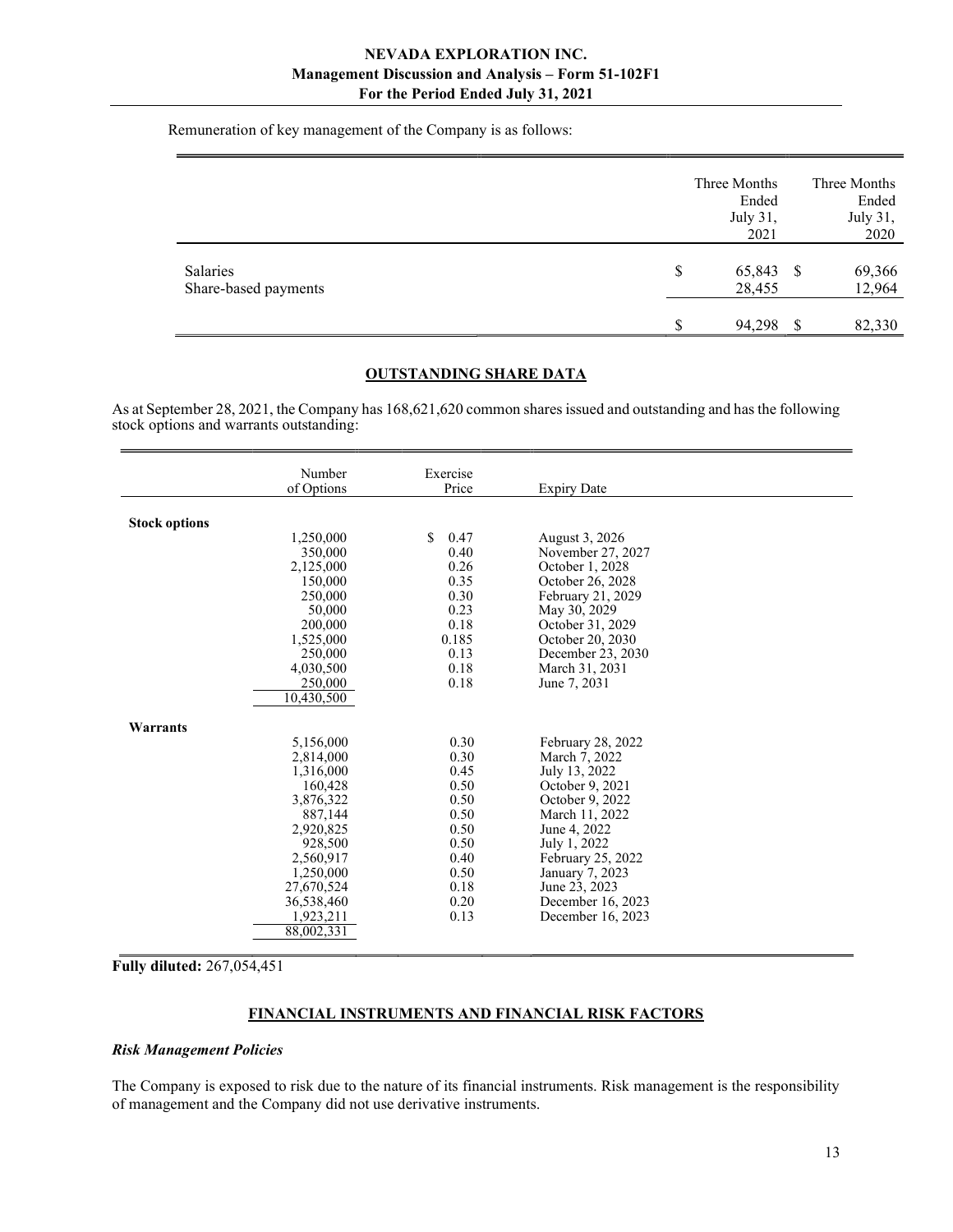### Fair value

Financial instruments measured at fair value are classified into one of three levels in the fair value hierarchy according to the relative reliability of the inputs used to estimate the fair values. The three levels of the fair value hierarchy are:

Level 1 – Unadjusted quoted prices in active markets for identical assets or liabilities;

Level 2 – Inputs other than quoted prices that are observable for the asset or liability either directly or indirectly; and Level 3 – Inputs that are not based on observable market data.

Short term investments are measured at level 1 of the fair value hierarchy. The fair value of short term investments is measured at the market price of the common shares held at the measurement date. The carrying value of cash and cash equivalents, other receivable, deposits and bonds, and accounts payable and accrued liabilities approximate their fair value because of the short-term nature of these instruments.

#### Financial risk factors

The Company's risk exposures and the impact on the Company's financial instruments are summarized below:

#### Credit risk

Credit risk is the risk of loss associated with a counterparty's inability to fulfill its payment obligations. The Company's credit risk is primarily attributable to cash and cash equivalents and deposits and bonds. Management believes that the credit risk concentration with respect to cash and cash equivalents, deposits and bonds is remote as it maintains accounts with highly-rated financial institutions.

## Liquidity risk

Liquidity risk is the risk that the Company will not be able to meet its financial obligations as they fall due. The Company manages liquidity risk through the management of its capital structure and financial leverage. It also manages liquidity risk by continuously monitoring actual and projected cash flows. The Board of Directors reviews and approves the Company's operating and capital budgets, as well as any material transactions out of the normal course of business.

As at July 31, 2021, the Company had a cash and cash equivalent balance of \$4,180,418 (April 30, 2021 - \$1,026,796) to settle current liabilities of \$91,323 (April 30, 2021 - \$502,576). The Company believes that there is minimal liquidity risk as at July 31, 2021.

## Market risk

Market risk is the risk of loss that may arise from changes in market factors such as interest rates, foreign exchange rates and equity prices.

(a) Interest rate risk

 The Company is exposed to interest rate risk to the extent that the cash and cash equivalents maintained at the financial institutions is subject to floating rate of interest. The interest rate risks on cash and cash equivalents and deposits and bonds are not considered significant.

(b) Foreign currency risk

The Company is exposed to financial risk arising from fluctuations in foreign exchange rates and the degree of volatility of these rates. A significant portion of the Company's expenses is denominated in US dollars. Consequently, certain assets, liabilities and operating expenses are exposed to currency fluctuations. The Company does not use derivative instruments to reduce its exposure to foreign currency risk. Net assets denominated in foreign currency and the Canadian dollar equivalents as at July 31, 2021 are as follows: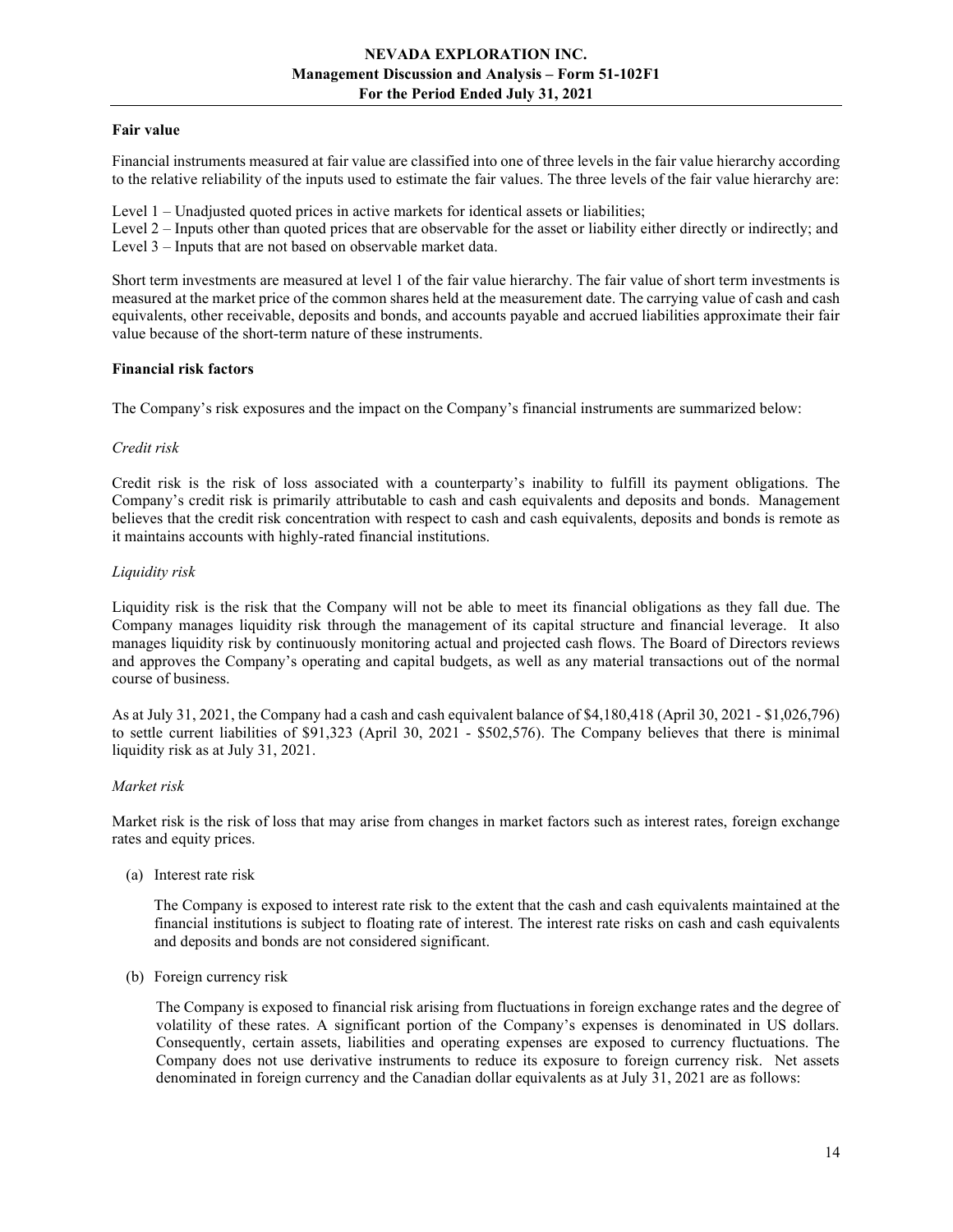|                                                             |    | USD                             | CDN                             |
|-------------------------------------------------------------|----|---------------------------------|---------------------------------|
| Current assets<br>Non-current assets<br>Current liabilities | \$ | 292,366<br>163,639<br>(12, 874) | 364,346<br>203,930<br>(12, 874) |
|                                                             | S  | 445,674                         | 555,402                         |

Based on the above net exposures as at July 31, 2021, and assuming all other variables remain constant, a 10% change in the value of the US dollar against the Canadian dollar would result in an increase/decrease of USD\$44,567 in comprehensive loss.

## CAPITAL MANAGEMENT

In order to maintain its capital structure, the Company is dependent on equity funding and when necessary, raises capital through the issuance of equity instruments, primarily comprised of common shares and share purchase warrants. In the management of capital, the Company includes the components of equity as well as cash and cash equivalents.

The Company prepares annual estimates of exploration expenditures and monitors actual expenditures compared to the estimates to ensure that there is sufficient capital on hand to meet ongoing obligations. The Company's investment policy is to invest any excess cash in highly liquid short-term deposits with terms of one year or less and which can be liquidated after thirty days without interest penalty. The Company currently has insufficient capital to fund its exploration programs and is reliant on completing equity financings to fund further exploration. The Company is not subject to any externally imposed capital requirements.

There were no changes in the Company's approach to capital management during the period ended July 31, 2021.

## RISKS AND UNCERTAINTIES

In conducting its business of mineral exploration, NGE is subject to a wide variety of known and unknown risks, uncertainties and other factors which may affect the results, performance or achievement of the Company. Such risks and factors include, among others: risks related to the actual results of current and future exploration activities; future prices for gold, silver, and other commodities; environmental risks and hazards; the Company's lack of substantial revenue; the Company's ongoing need to raise money through equity financings; increases to operating, labour, and supply costs; and changes to government regulation, taxes, and fees. Although the Company attempts to identify and plan for these important factors that could affect results materially, the Company cautions the reader that the above list of risk factors is not exhaustive, and that there may be other factors that cause results to differ from anticipated, estimated, or intended results. Ultimately, there can be no guarantee that the Company will be successful in making an economic mineral discovery.

#### LIST OF DIRECTORS AND OFFICERS

Wade A. Hodges, CEO and Director Dennis Higgs, Chairman and Director James Buskard, President Christina Blacker, CFO Dr. John E. Larson, Director Benjamin Leboe, Director

## CRITICAL ACCOUNTING ESTIMATES

The preparation of these consolidated financial statements requires management to make certain estimates, judgments and assumptions that affect the reported amounts of assets and liabilities at the date of the financial statements and the